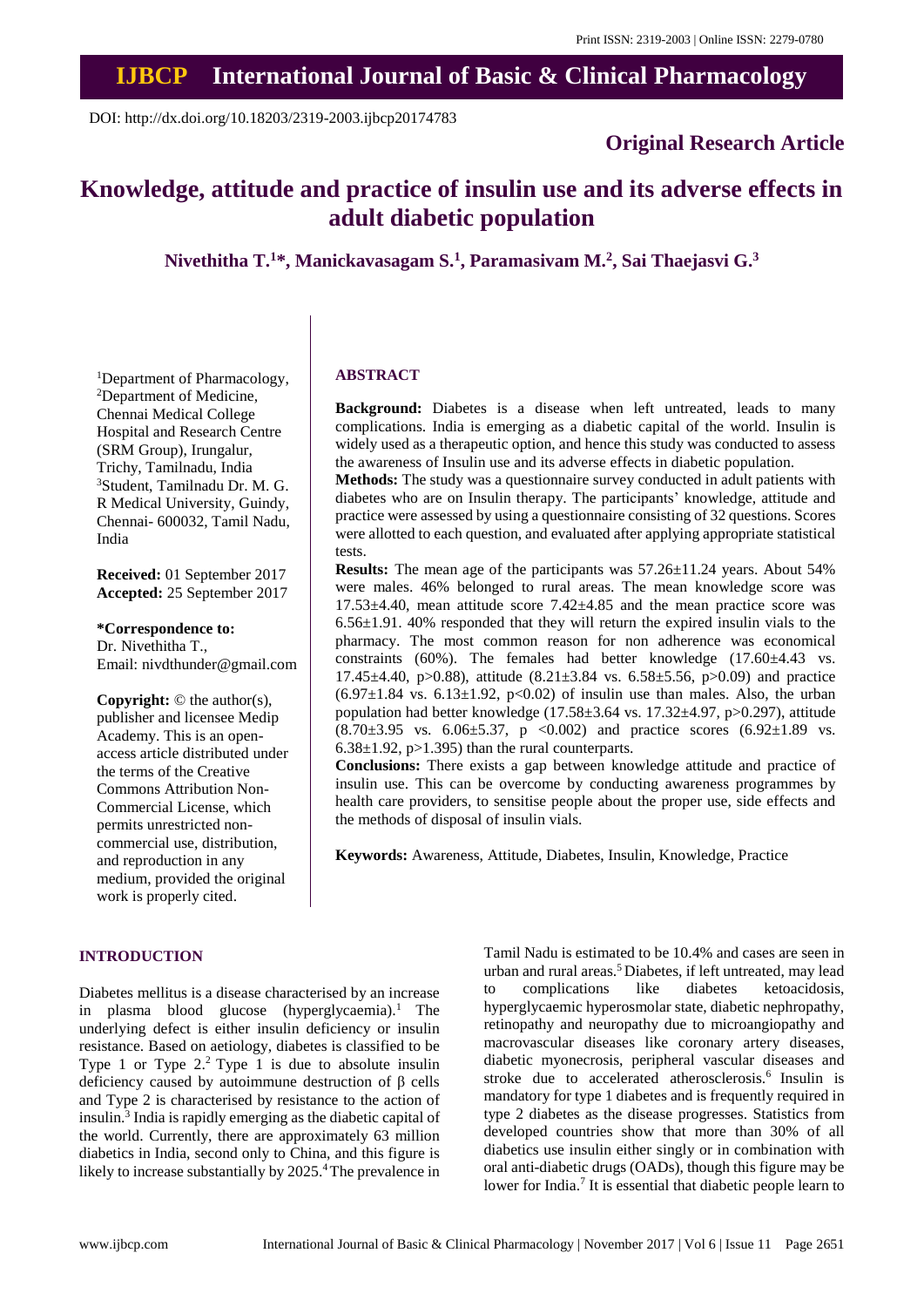handle all aspects of their management, including learning how to measure doses accurately with an insulin pen or syringe, how to inject, and how to adjust the dose on the basis of blood glucose values in relation to various factors, and to be aware of the self management of low blood glucose. Previous studies showed that the knowledge and attitude regarding insulin is good, however the adherence and practice remained poor due to reasons like lack of committed effort and low socioeconomic status.<sup>8</sup> Another study cited that some aspects of practice like regular check-up of blood glucose and not skipping meals or insulin doses were satisfactory following an intervention.<sup>9</sup> Hence, this study was proposed in order to improve the awareness of the disease, the drugs and its complications, so as to empower this population to combat this deadly disease effectively.

#### **METHODS**

This study was designed to assess the knowledge, attitude and practice of insulin use and its side effects among adult diabetic population and to correlate the knowledge, attitude and practice scores with various demographic variables. The study was a prospective, clinical, observational, and descriptive and questionnaire based survey conducted at Chennai Medical College Hospital and Research Centre (SRM Group), Irungalur, Trichy, in the Departments of General Medicine and Pharmacology. Patients above the age of 18 years of both sexes, patients with type I diabetes mellitus, patients with type 2 diabetes mellitus who are on Insulin therapy and those who are willing for the study were included. Patients with extremes of age, mentally not sound, pregnant and lactating female, patients who on other drugs (Oral hypoglycaemic drugs) for control of diabetes and patients who are allergic to or who have any contraindications to insulin use were excluded from the study. The study was conducted with 100 diabetic patients who fulfilled the inclusion and exclusion criteria. The study was conducted over a period of three months (From May 2016 to July 2016). Prior to the enrolment, an informed written consent was obtained from the patient or caretaker in a language which they can best understand.

The patient information like age, sex, occupation, income, past history, family history of diabetes, treatment history was elicited. A pretested questionnaire was administered to the patients. The questionnaire was consisting of three domains namely, knowledge, attitude and practice of use of insulin and its side effects. The construct validity and content validity was tested by a group consisting of one senior pharmacologist and two physicians. The questionnaire was pre-tested by a group of 30 diabetic patients using insulin with education up to primary level to remove any ambiguity in the interpretation of responses. The questionnaire was reframed accordingly and it was readministered to the same 30 respondents in a gap of about 5 days to ensure that the questionnaire was unambiguous. The final questionnaire consists of a total of 32 questions (knowledge  $= 10$ , attitude  $= 11$  and practice  $= 11$ ). Each correct answer in knowledge domain was allotted a score of 1. A score of 1 was allotted to a yes response, a score of 0 to a No response and a score of 0.5 was allotted to a partial response. The responses for the first 5 questions in the attitude domain was graded as follows: Strongly Agree:  $+2$ , Agree:  $+1$ , Unsure: 0, Disagree: -1, Strongly Disagree: -2. The score was reversed for the next 6 questions. Each correct answer in the practice domain was allotted a score of 1. A score of 1 was allotted to a yes response, a score of 0 to a No response and a score of 0.5 was allotted to a sometimes/partial response. The final score in the knowledge domain ranged from 7 to 39. The final score in the attitude domain ranged from  $-22$  to  $+22$ . The final score in the practice domain ranged from 9 to 11. The correlation of the scores in relation to various demographic variables was also assessed.

For continuous and normally distributed values, the two tailed paired t test was used for intragroup analysis and student's independent t-test was used for intergroup analysis. For continuous and not normally distributed variables, Mann Whitney U-test was used. For discrete variables, Chisquare test was used. The KAP scores before and after the intervention was analysed by Wilcoxon matched pairs signed rank tests. Correlation was assessed using correlation and regression tests. The p value of  $< 0.05$ was considered statistically significant. The statistics were done using Epi info software.

### **RESULTS**

The study was conducted in 100 diabetic patients who fulfilled the inclusion and exclusion criteria. The mean age of the study population was  $57.26 \pm 11.14$  years. The age wise distribution of the population is shown in (Figure 1).



**Figure 1: Age wise distribution of the study population.**

The gender wise distribution of the population is shown in (Figure 2). About 46% (n=46) patients belonged to rural areas and 54% (n=54) were from urban areas. The questionnaire used to assess the knowledge domain, attitude domain and practice domain are shown in (Table 1, Table 2 and Table 3) respectively.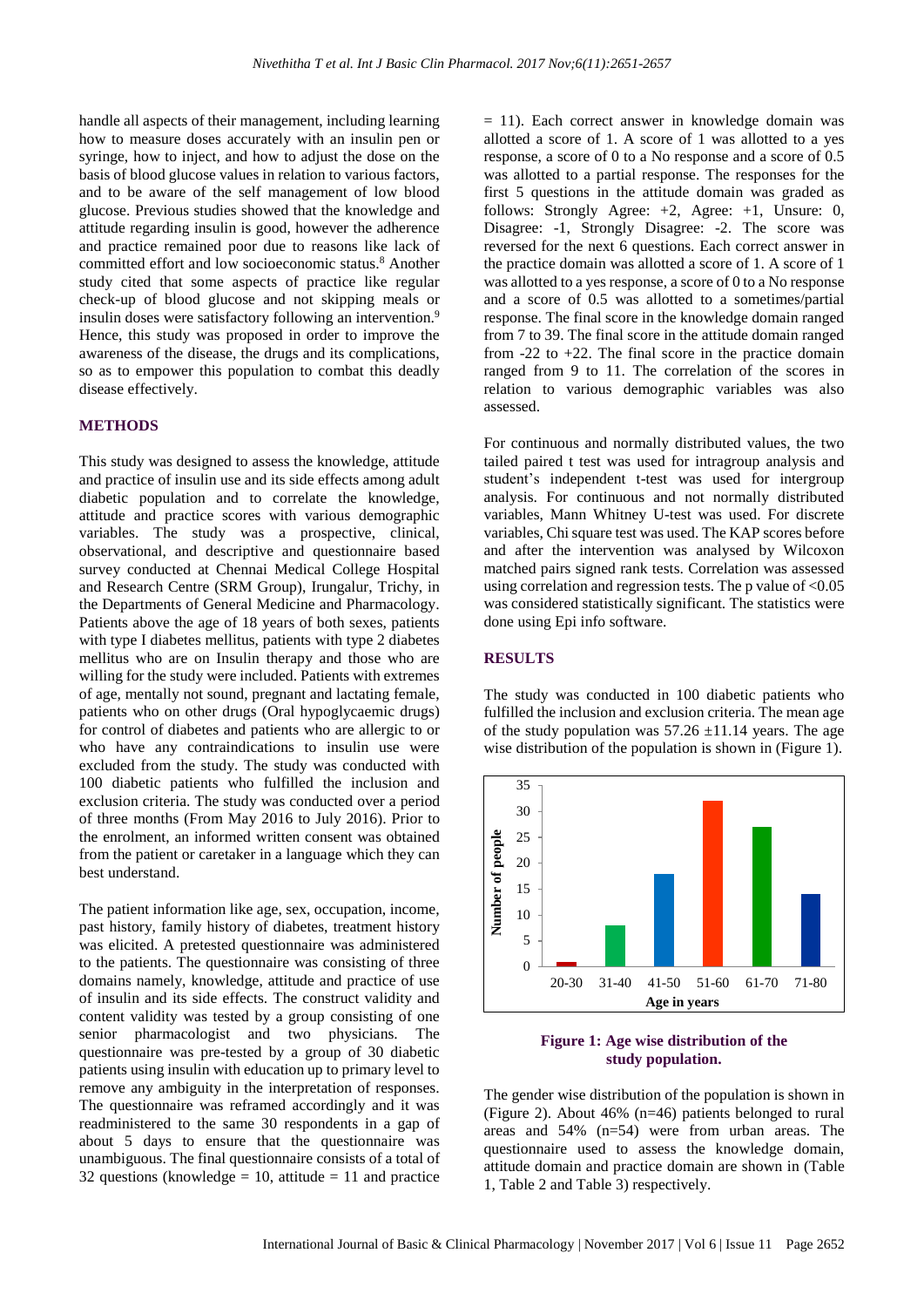About 40% (n=40) responded that they will return the expired insulin to the local pharmacy, about 30% (n=30) responded that they will not take the insulin, and about 28 % (n=28) responded that they will throw it in the dustbin, and 2% (n=2) responded that they will take the insulin. The following figure shows the reasons behind non adherence of insulin (Figure 3). The mean knowledge score of the study population was 17.53±4.40. The mean attitude score of the study population was 7.42±4.85 and the mean practice score of the study population was 6.56±1.91. The study results revealed that the mean knowledge score of the female population  $(17.60\pm4.43)$  was higher than males (17.45±4.40), but the results were not statistically significant (p>0.88). Though the females possessed positive attitude towards insulin use as revealed by the higher attitude scores  $(8.21 \pm 3.84)$  than males  $(6.58 \pm 5.66)$ , the results were not significant (p>0.09). The female population had a higher practice score  $(6.97\pm1.84)$  than males  $(6.13\pm1.92)$  and it was statistically significant  $(p<0.02)$ .

### **Table 1: Knowledge of insulin use and its adverse effects.**

| <b>Question</b>                                                                                      | <b>Response</b>                                                                  |  |  |
|------------------------------------------------------------------------------------------------------|----------------------------------------------------------------------------------|--|--|
|                                                                                                      | a) Diabetes is a disease characterized by low blood glucose                      |  |  |
|                                                                                                      | and low insulin                                                                  |  |  |
|                                                                                                      | b) Diabetes is a disease characterized by high blood glucose                     |  |  |
| Pick out the correct statement                                                                       | and low insulin                                                                  |  |  |
|                                                                                                      | c) Diabetes is a disease characterized by low blood glucose<br>and high insulin  |  |  |
|                                                                                                      | d) Diabetes is a disease characterized by high blood glucose<br>and high insulin |  |  |
| Which of the following are the symptoms of diabetes?<br>(Answers may be multiple)                    | a) Frequent passage of urine                                                     |  |  |
|                                                                                                      | b) Frequent eating                                                               |  |  |
|                                                                                                      | c) Frequent drinking                                                             |  |  |
|                                                                                                      | d) Weight loss                                                                   |  |  |
|                                                                                                      | e) Fatigue                                                                       |  |  |
|                                                                                                      | f) Weakness                                                                      |  |  |
|                                                                                                      | g) Blurred vision                                                                |  |  |
|                                                                                                      | h) frequent skin infections                                                      |  |  |
|                                                                                                      | i) Slow healing lesions after minor trauma                                       |  |  |
|                                                                                                      | a) Eye b) Kidneyc) Nervous system                                                |  |  |
|                                                                                                      | d) Gastrointestinal system                                                       |  |  |
| Which one of the following systems is involved in the                                                | e) Genitourinary system                                                          |  |  |
| complications of diabetes? (Answers may be multiple)                                                 | f) Cardiovascular system                                                         |  |  |
|                                                                                                      | g) Limbs h) Skin                                                                 |  |  |
| Are you aware of the various types of Insulin?                                                       | a) Yes b) No c) Partially                                                        |  |  |
| Are you aware of the various insulin delivering devices?                                             | a) Yes b) No c) Partially                                                        |  |  |
|                                                                                                      | a) Low blood glucose                                                             |  |  |
| Which of the following is/are the side effects of Insulin                                            | b) Lipodystrophy                                                                 |  |  |
| therapy? (Answers may be multiple)                                                                   | c) Allergy                                                                       |  |  |
|                                                                                                      | d) Oedema                                                                        |  |  |
| Which of the following are the preferred sites of<br>injection of Insulin? (Answers may be multiple) | a) Upper arm                                                                     |  |  |
|                                                                                                      | b) Thigh                                                                         |  |  |
|                                                                                                      | c) Lower abdomen                                                                 |  |  |
|                                                                                                      | d) Buttocks                                                                      |  |  |
| Source of information about Insulin (Answers may be<br>multiple)                                     | a) Books                                                                         |  |  |
|                                                                                                      | b) Television                                                                    |  |  |
|                                                                                                      | c) Internet                                                                      |  |  |
|                                                                                                      | d) Others                                                                        |  |  |
| Which of the following are symptoms of low blood<br>glucose? (Answers may be multiple)               | a) Sweating b) Rapid heartbeat                                                   |  |  |
|                                                                                                      | c) Tremor d) Dizziness                                                           |  |  |
|                                                                                                      | e) Visual disturbances f) Fatigue                                                |  |  |
| Are you aware of HbA1c, the blood test used for long<br>term control of blood glucose?               | a) Yes                                                                           |  |  |
|                                                                                                      | b) No                                                                            |  |  |
|                                                                                                      | c) Partially                                                                     |  |  |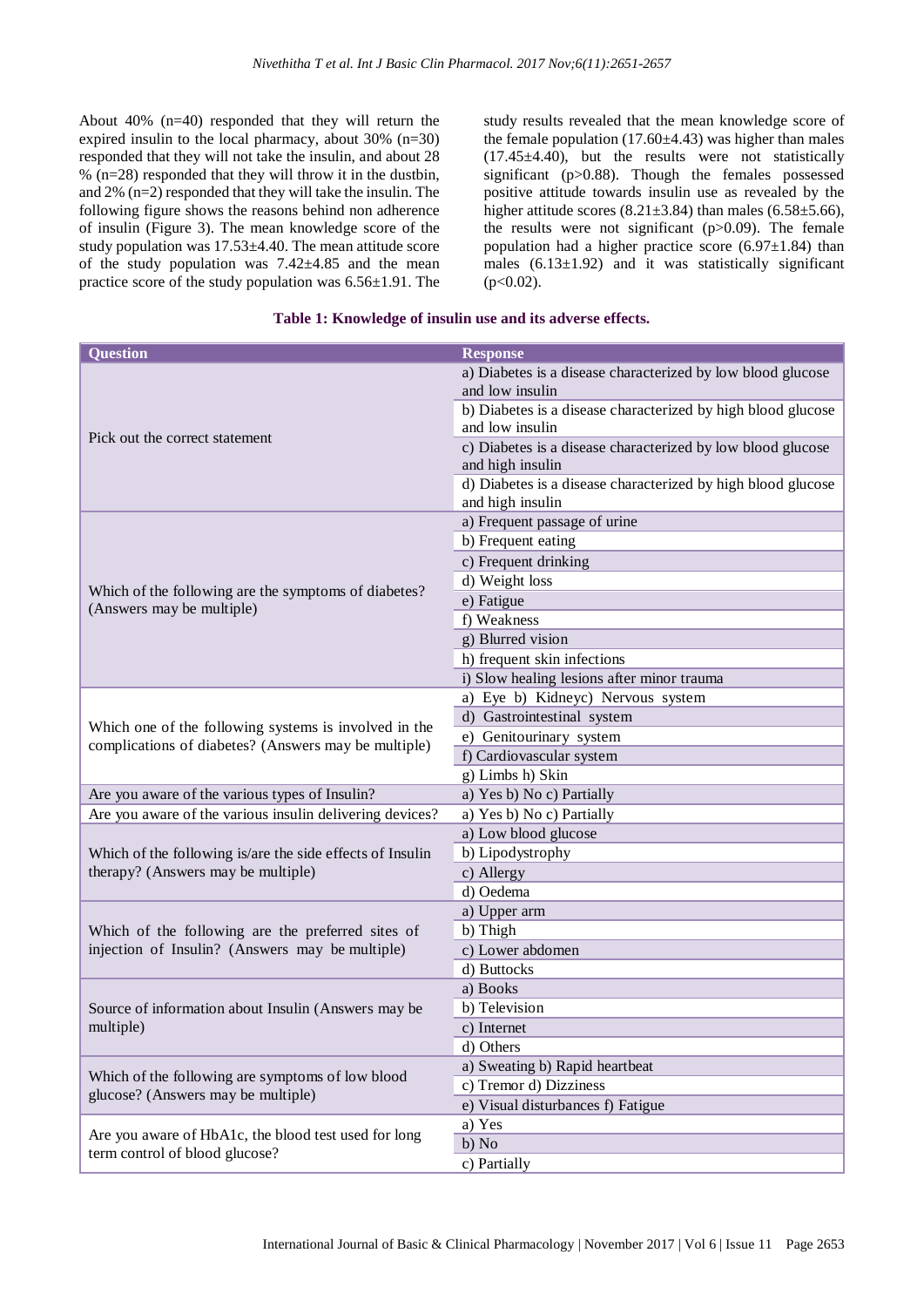# **Table 2: Attitude towards insulin use and its adverse effects.**

| <b>Ouestion</b>                                                    | <b>Strongly</b><br>agree | Agree | <b>Unsure</b> | <b>Disagree</b> | <b>Strongly</b><br>disagree |
|--------------------------------------------------------------------|--------------------------|-------|---------------|-----------------|-----------------------------|
| Insulin can be pre-mixed in the same syringe                       |                          |       |               |                 |                             |
| Insulin is the only cure for diabetes                              |                          |       |               |                 |                             |
| Insulin can be stopped once blood glucose is controlled            |                          |       |               |                 |                             |
| Once Insulin is started diet and exercise are not needed           |                          |       |               |                 |                             |
| Diabetes can be controlled by diet alone                           |                          |       |               |                 |                             |
| Insulin can be administered even if the vial is having clumps      |                          |       |               |                 |                             |
| Diabetes is a lifelong disease                                     |                          |       |               |                 |                             |
| Insulin can cause harm                                             |                          |       |               |                 |                             |
| Insulin should not be administered at the same site                |                          |       |               |                 |                             |
| Too high or too low insulin can cause drastic alterations in blood |                          |       |               |                 |                             |
| glucose                                                            |                          |       |               |                 |                             |
| I can self-administer Insulin                                      |                          |       |               |                 |                             |

# **Table 3: Practice of insulin use.**

| Question                                                           | <b>Response</b>                                                                 |
|--------------------------------------------------------------------|---------------------------------------------------------------------------------|
|                                                                    | a) 20 minutes before food                                                       |
|                                                                    | b) With food                                                                    |
| When do you inject insulin?                                        | c) 20 minutes after food                                                        |
|                                                                    | d) Anytime                                                                      |
|                                                                    | a) Yes                                                                          |
| Do you practice rotation of sites?                                 | b) No                                                                           |
|                                                                    | c) Sometimes                                                                    |
| How often do you check your eyes?                                  | a) Once in a year                                                               |
|                                                                    | b) Once in 2 years                                                              |
|                                                                    | c) Once in 3 years                                                              |
|                                                                    | d) Once in 4 years                                                              |
| How often do you check your blood<br>glucose and HbA1c?            | a) Once in 3 months                                                             |
|                                                                    | b) Once in 6 months                                                             |
|                                                                    | c) Once in 9 months                                                             |
|                                                                    | d) Annually                                                                     |
|                                                                    | a) 1 year                                                                       |
| How often do you check your lipid<br>profile and serum creatinine? | b) 2 years                                                                      |
|                                                                    | c) 3 years                                                                      |
|                                                                    | $d)$ 4 years                                                                    |
|                                                                    | a) At refrigerator above freezing point                                         |
|                                                                    | b) At room temperature                                                          |
| How do you store Insulin?                                          | c) At refrigerator in freezing point                                            |
|                                                                    | d) Anywhere                                                                     |
|                                                                    | a) Yes                                                                          |
| Do you check for expiry date before<br>using insulin?              | b) No                                                                           |
|                                                                    | c) Sometimes                                                                    |
|                                                                    | a) Return it to the local pharmacy                                              |
| What will you do to the expired insulin?                           | b) Will not take                                                                |
|                                                                    | c) Throw it in the dustbin                                                      |
|                                                                    | d) Will take                                                                    |
| How do you inject insulin?                                         | Retracting the injected surface, with needle at 45 degree, subcutaneously<br>a) |
|                                                                    | Retracting the injected surface, with needle at 90 degree, subcutaneously<br>b) |
|                                                                    | c) Retracting the injected surface, with needle at 45 degree, intramuscularly   |
|                                                                    | Retracting the injected surface, with needle at 90 degree, subcutaneously<br>d) |
| Reasons for non-adherence                                          | Economic reasons<br>a)                                                          |
|                                                                    | b) Fear of side effects or hypoglycaemia                                        |
|                                                                    | c) Disappearance of symptoms                                                    |
|                                                                    | d) Blood glucose controlled                                                     |
| Do you keep a readily available source                             | a) Yes                                                                          |
| of blood glucose available when you go                             | b) No                                                                           |
| out?                                                               | c) Sometimes                                                                    |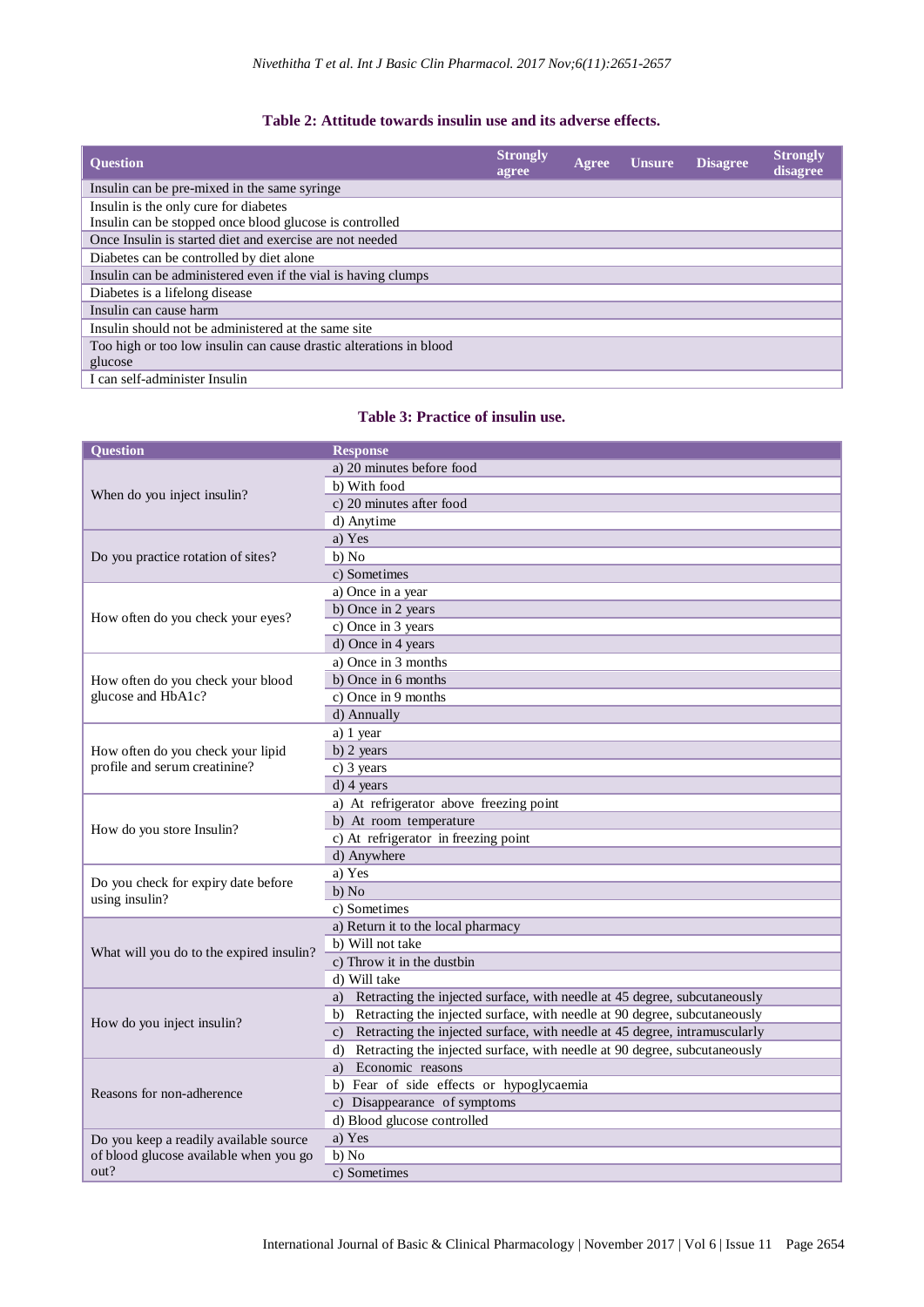

**Figure 3: Reasons behind non adherence of Insulin.**

The study also revealed that the urban population had a higher knowledge score (17.58±3.64) than the rural population (17.32 $\pm$ 4.97), but the result was not statistically significant ( $p > 0.297$ ). The urban population also had a positive attitude towards insulin use  $(8.70\pm3.95)$  than the rural counterparts  $(6.06 \pm 5.37)$ , and it was statistically significant ( $p < 0.002$ ). The urban population had a better practice of insulin use than their rural counterparts (6.92±1.89), (6.38±1.92), but the result was not statistically significant ( $p > 1.395$ ).

#### **DISCUSSION**

This study was conducted in 100 patients with diabetes on Insulin therapy after fulfilling the inclusion and exclusion criteria. The mean age of the study population was 57.26±11.14 years. Type 2 diabetes is predominant in the adult population, although some people with type 1 diabetes progress to adult stage. This is consistent with the study conducted by Jaya Prasad Tripathy et al, which showed that the prevalence of diabetes is higher among the individuals belonging to the age group ranging from 45 to 69 years.<sup>10</sup> The study showed that the males had a higher incidence of diabetes (54%) than the females (46%). This is consistent with the study conducted by R.M. Anjana et al, which showed that the prevalence of diabetes is higher among the male gender.<sup>11</sup> Factors like increased visceral fat for a given body mass index, increased insulin resistance due to the higher proportion of visceral and hepatic fat compartments, impaired fasting glycaemia, (IFG), increased testosterone and low estrogens, along with the biological susceptibility to diabetes might contribute to this increased incidence among males. <sup>12</sup> This study also revealed that the urban population (54%) had a higher prevalence of diabetes than the rural population (46%). This is consistent with the study conducted by Anamitra Barik et al, which showed that the prevalence of diabetes is higher among the urban population.<sup>13</sup> Factors such as a decrease in physical activity and consumption of high sugar and fat diets are responsible for this increased prevalence. Also, the diabetes rates in India are quickly escalating because of the rapid urbanization that is sweeping the country. <sup>14</sup> However, with the increase in urbanisation of the rural areas along with other factors like increasing age, obesity, alcohol use and a family history of diabetes might contribute to the increasing incidence of this disease among the rural population as well, as evident by the study conducted by Arun Gangadhar Gorpade et al. <sup>15</sup> It is interesting to note that the study population had good awareness about the proper disposal of expired insulin vials. About 40% (n=40) responded that they will return the expired insulin to the local pharmacy, about 30% (n=30) responded that they will not take the insulin, and about28 % (n=28) responded that they will throw it in the dustbin, and 2% (n=2) responded that they will take the insulin. This however, is in contrast to the study conducted by Abebe Basazn Mekuria et al, wherein the respondents mentioned that they will dispose the used or expired insulin in the toilet or into the household garbage bin (36.2%). <sup>16</sup> Most of the study population followed their daily regimens of insulin intake almost regularly, and nonadherence was restricted only to a few patients on a few occasions, the primary reasons being economic issues (60%), achievement of glycemic control (28%), fear of side effects (10%) and disappearance of symptoms (2%). This however is in contrast to a study conducted by Peyrot M et al, wherein the top five reasons for non adherence included a busy schedule, traveling, skipping of meals. 17 This contrast could probably be explained by the fact that the study was conducted in a semi urban and rural population where economic constraints and lack of knowledge about the proper use and adverse effects contributed to non adherence.

The study revealed good knowledge, positive attitude and good practice of insulin among the study participants. This could possibly be explained by the fact that the study was conducted in semi urban or urban areas with a moderate level of literacy. This was consistent with the study conducted among the urban population by Abebe Basazn Mekuria et al, which showed that the urban population had better knowledge, positive attitude and better practice than their rural counterparts. Factors such as a higher education level, higher socio economic status, and awareness through frequent sensitization programmes conducted in urban areas might have contributed to the difference, as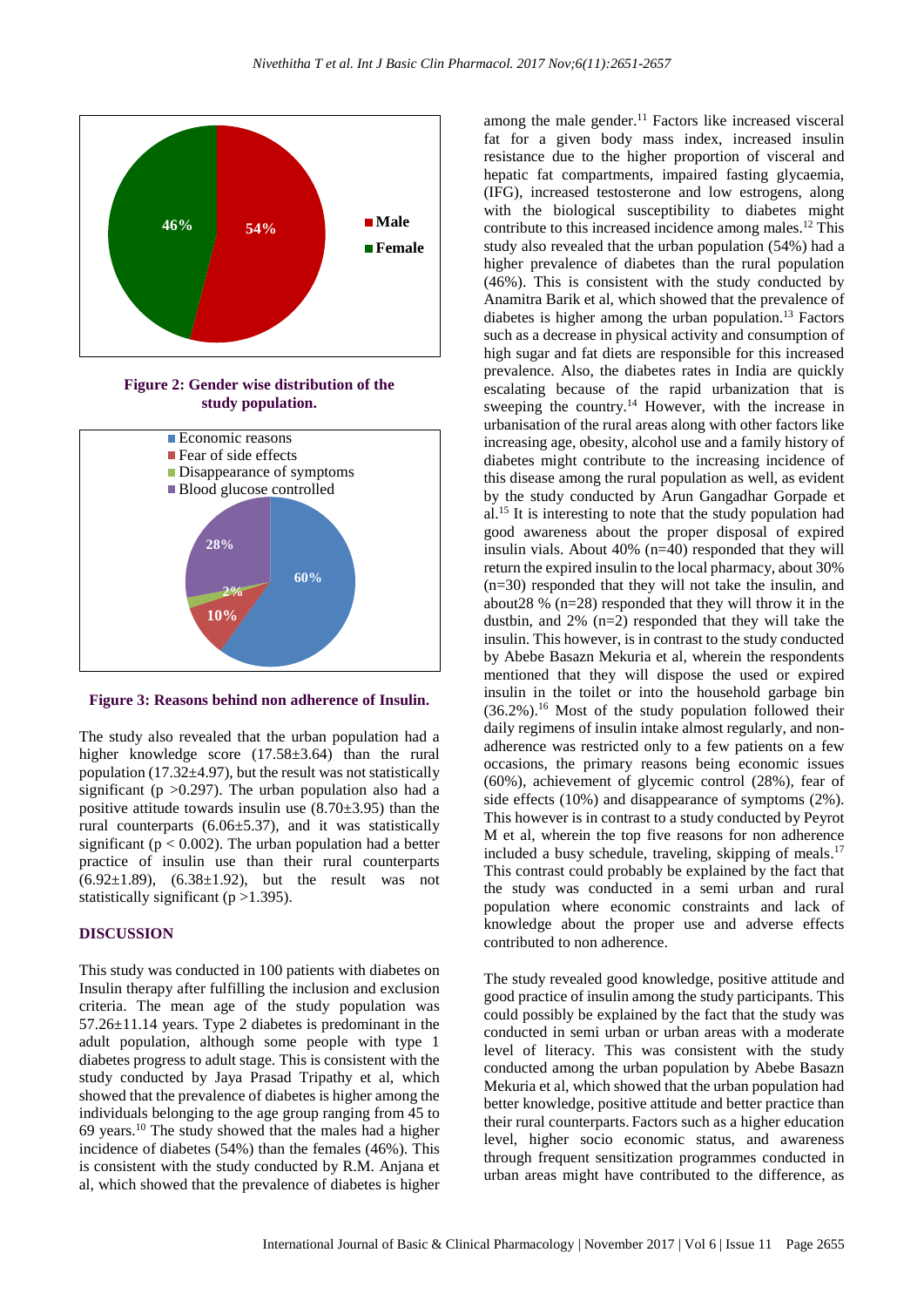evidenced by the study conducted by Deepa et al.<sup>18</sup> This study also showed that females had a better knowledge, positive attitude and good practice of insulin administration than males. This might be due to the fact that women are more sensitive to illnesses and more willing to seek medical advice, have a greater interest and concern for diabetes and are and are more willing to seek medical advice. They also make greater use of diabetes services and have a larger network of people to discuss medical problems. Women also report more illnesses than men. Hence, women appear to be more knowledgeable and have a positive attitude about insulin use and its adverse effects. 19

# **CONCLUSION**

This study revealed the fact that though most of the study population has good knowledge and positive attitude about insulin self administration, there exists a small gap between the knowledge and practice domains. This might be due to practical problems like financial and economic constraints, temporary relief of symptoms or control of blood glucose, or from the fear of adverse effects, especially hypoglycaemia. Also, this divide is more obvious in the rural population than urban. This barrier can be overcome by conducting frequent sensitisation programmes about the use of insulin and its adverse effects, and the consequences of irregular treatment. Also it becomes the duty of the health care provider to educate the patient regarding the proper technique of self administration of insulin, so that patients might be able to manage the disease effectively, along with proper dietary advice. Thus India, which is designated as the diabetic capital of the world, will be able to combat this deadly noncommunicable disease effectively, through simple measures as suggested above, so that we can achieve the goal of a healthy population in the long run.

### **ACKNOWLEDGEMENTS**

The authors would like to express their gratitude to the faculty of the Department of Pharmacology, the Research cell and Medical Education Unit, Chennai Medical College, Trichy for their guidance and support. The authors would also like to thank the participants of the study for their active participation and cooperation throughout the study.

*Funding: No funding sources*

*Conflict of interest: None declared*

*Ethical approval: The study was approved by the Institutional Ethics Committee of Chennai Medical College Hospital and Research Centre*

#### **REFERENCES**

1. Pearson ER, McCrimmon RJ. Diabetes Mellitus. In: Brian Wlker R, Nicki Colledge R, Stuart Ralston H and Ian Penman D, eds: Davidson's principles and practice of medicine. 22nd ed. Edinburgh, Churchill Livingstone Elsevier; 2014:800-802.

- 2. Shuldiner A. Causes of diabetes, 2014. Available at: http://www.niddk.nih.gov/health-information/healthtopics/Diabetes/causesdiabetes/ Pages/index.aspx. Accessed 29 November 2016.
- 3. Ozougwu, JC, Obimba, KC, Belonwu, CD, Unakalamba CB. The pathogenesis and pathophysiology of Type-1 and Type- 2 Diabetes mellitus. Academic Journals- Journals on physiology and Pathology. 2013;4(4):46-57.
- 4. International Diabetes Federation. IDF diabetes atlas, 2012. Available at: http://www.idf.org/sites/default/files/5E\_IDFAtlasPo ster 2012 EN.pdf. Accessed November 15 2013.
- 5. Anjana RM, Pradeepa R, Deepa M, Datta M, Sudha V, Unnikrishnan R, et al. Prevalence of diabetes and prediabetes (impaired fasting glucose and/or impaired glucose tolerance) in urban and rural India: Phase I results of the Indian Council of Medical Research– INdia DIABetes (ICMR–INDIAB) study. Diabetologia. 2011;54(12):3022-27.
- 6. Fowler MJ. Microvascular and macrovascular complications of diabetes. Clinical Diabetes. 2008;26:77-82.
- 7. United States Centers for Disease Control and Prevention. Diabetes data and trends: Age-adjusted percentage of adults with diabetes using diabetes medication, by type of medication, 2013. Available at: http://www.cdc.gov/diabetes/statistics/meduse/fig2.ht m. Accessed 20 November 2013.
- 8. Vimalavanthi R, Agarwal SM, Gitanjali B. Educational program for patients with type-1 diabetes mellitus receiving free monthly supplies of insulin improves knowledge and attitude, but not adherence. Int J Diabetes Dev Ctries. 2008;28(3):86-90.
- 9. Choudhary SD, Das SK, Hazra A. Survey of knowledge-attitude-practice concerning insulin use in adult diabetic patients in eastern India. Indian J Pharmacol. 2014;46(4):425-29.
- 10. Tripathy JP, Thakur JS, Gursimer J, Chawla S, Jain S, Arnab Pal, et al. Prevalence and risk factors of diabetes in a large community-based study in North India: results from a STEPS survey in Punjab, India. Diabetol Metab Syndr. 2017;9(8):1-8.
- 11. Anjana RM, Pradeepa R, Deepa M, Datta M, Sudha V, Unnikrishnan R, et al. Prevalence of diabetes and prediabetes (impaired fasting glucose and/or impaired glucose tolerance) in urban and rural India: Phase I results of the Indian Council of Medical Research– INdiaDIABetes (ICMR–INDIAB) study. Diabetologia. 2011;54:3022-27.
- 12. Faerch, Kristine. Gender and T2DM. Diapedia, 2014. Available at: at: https://doi.org/10.14496/dia.3104972816.10. Accessed 13 August 2014.
- 13. Barik A, Mazumdar S, Chowdhury A, Rai RK. Physiological and behavioral risk factors of type 2 diabetes mellitus in rural India. BMJ Open Diabetes Research and Care. 2016;255:1-8.